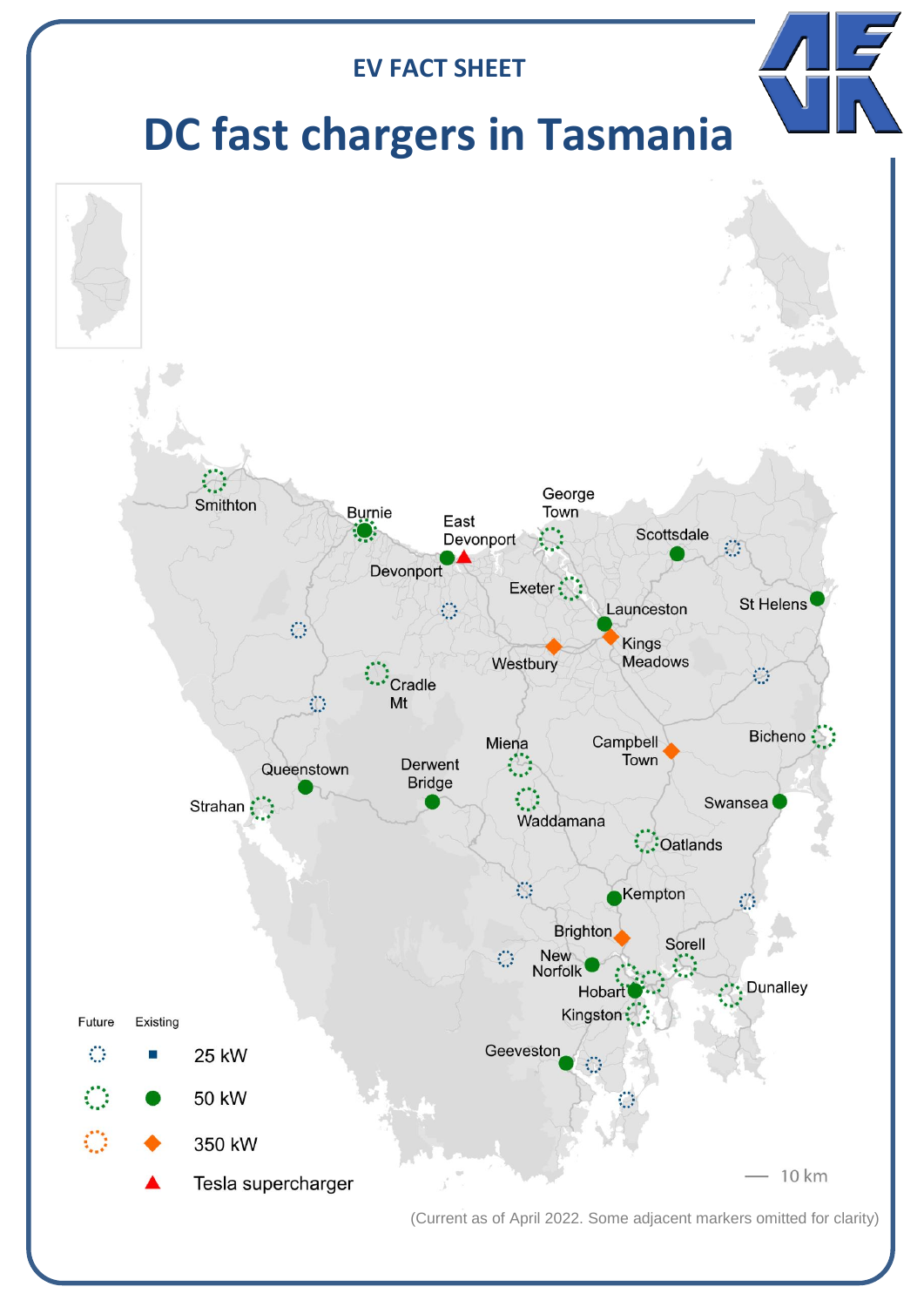| <b>Site</b>                                    | <b>Operator</b>                    | <b>Opened</b>          | <b>Chargers</b> |              |              |
|------------------------------------------------|------------------------------------|------------------------|-----------------|--------------|--------------|
|                                                |                                    |                        | 350 kW          | <b>50 kW</b> | 25 kW        |
| <b>Brighton (Shell Coles Express)</b>          | ● Evie Networks                    | Mar 2021               | $\overline{2}$  |              |              |
| <b>Burnie</b> (North Terrace)                  | <b>• Electric Highway Tasmania</b> | Oct 2020               |                 | $\mathbf{1}$ |              |
| <b>Campbell Town (Commonwealth Lane)</b>       | <b>C</b> Evie Networks             | Aug 2020               | $\overline{2}$  |              |              |
| <b>Derwent Bridge (Visitor Rest Area)</b>      | ● Electric Highway Tasmania        | Aug 2020               |                 | 1            |              |
| Devonport (Multi-storey Car Park)              | ● Electric Highway Tasmania        | <b>Nov 2020</b>        |                 | 1            |              |
| <b>Geeveston</b> (Visitor Information Centre)  | <b>• Huon Valley Council</b>       | Sep 2020               |                 | 1            |              |
| Hobart (Dunn Place Car Park)                   | City of Hobart                     | Sep 2020               |                 | 1            |              |
| Kempton (Mood Food)                            | <b>• Bennett's Petroleum</b>       | May 2019               |                 | 1            |              |
| <b>Kings Meadows (Meadow Mews Plaza)</b>       | • Chargefox                        | Feb 2020               | $\overline{2}$  |              |              |
| Launceston (Paterson St East Car Park)         | City of Launceston                 | <b>Nov 2018</b>        |                 | 1            |              |
| <b>New Norfolk (Mood Food)</b>                 | ● Bennett's Petroleum              | <b>June 2020</b>       |                 | 1            |              |
| <b>Queenstown</b> (Miners Siding Reserve)      | ● Electric Highway Tasmania        | Aug 2020               |                 | 1            |              |
| Scottsdale (Scottsdale Art Gallery Café)       | ● Energy ROI                       | Dec 2019               |                 | 1            |              |
| <b>St Helens (Bowen St)</b>                    | ● Electric Highway Tasmania        | Jan 2021               |                 | 1            |              |
| <b>Swansea</b> (Noyes St)                      | ● Electric Highway Tasmania        | Feb 2021               |                 | 1            |              |
| <b>Westbury (Fellow's IGA)</b>                 | <b>Evie Networks</b>               | <b>June 2021</b>       | $\overline{2}$  |              |              |
| <b>Bicheno</b>                                 | Electrona Pty Ltd                  | Planned 2022           |                 | 1            |              |
| <b>Bruny Island (Hotel Bruny)</b>              | <b>Hotel Bruny</b>                 | Planned 2022           |                 |              | $\mathbf{1}$ |
| <b>Burnie</b> (UTas West Park campus)          | University of Tasmania             | Planned 2022           |                 | 1            |              |
| <b>Cradle Mountain</b>                         | ● Electric Highway Tasmania        | Planned 2022           |                 | 1            |              |
| Cygnet (Cygnet Town Hall Car Park)             | ● Electric Highway Tasmania        | Planned 2022           |                 |              | 1            |
| Derby (new car park, 99 Main St)               | ● Electric Highway Tasmania        | Planned 2022           |                 |              | 1            |
| <b>Dunalley</b>                                | ● Electric Highway Tasmania        | Planned 2022           |                 | 1            |              |
| <b>Exeter</b>                                  | ● Electric Highway Tasmania        | Planned 2022           |                 | 1            |              |
| Fingal (Fingal Park)                           | ● Electric Highway Tasmania        | Planned 2022           |                 |              | $\mathbf{1}$ |
| <b>George Town</b>                             | ● Energy ROI                       | Planned 2022           |                 | 1            |              |
| Glenorchy                                      | ● Electric Highway Tasmania        | <b>Planned 2022-23</b> |                 | $\mathbf{2}$ |              |
| Glenorchy                                      | ● Evie Networks                    | <b>Planned 2022-23</b> |                 | $\mathbf{2}$ |              |
| <b>Hobart Airport (Hobart Airport)</b>         | ● Evie Networks                    | <b>Planned 2022-23</b> |                 | $\mathbf{2}$ |              |
| Kingston                                       | ● Evie Networks                    | <b>Planned 2022-23</b> |                 | 2            |              |
| Kingston (Kingborough Council)                 | <b>Electric Highway Tasmania</b>   | Planned 2022-23        |                 | 2            |              |
| Maydena                                        | ● Electric Highway Tasmania        | Planned 2022           |                 |              | 1            |
| Miena (Great Lake Hotel)                       | ● Electric Highway Tasmania        | Planned 2022           |                 | 1            |              |
| <b>North Hobart</b>                            | ● Evie Networks                    | Planned 2022-23        |                 | 2            |              |
| <b>Oatlands</b> (Oatlands Aquatic Centre)      | ● Electric Highway Tasmania        | Planned 2022           |                 | 1            |              |
| <b>Ouse</b> (Ouse Community Hall)              | <b>Electric Highway Tasmania</b>   | Planned 2022           |                 |              | 1            |
| Rosny                                          | ● Electric Highway Tasmania        | Planned 2022-23        |                 | $\mathbf{2}$ |              |
| Rosny                                          | • Evie Networks                    | Planned 2022-23        |                 | $\mathbf{2}$ |              |
| <b>Sandy Bay</b>                               | ● Electric Highway Tasmania        | Planned 2022-23        |                 | 2            |              |
| <b>Sheffield (TBC - Kentish Council)</b>       | ● Electric Highway Tasmania        | Planned 2022           |                 |              | 1            |
| <b>Smithton</b> (Arthurs Lane Car Park)        | ● Electric Highway Tasmania        | Planned 2022           |                 | 1            |              |
| <b>Sorell</b>                                  | ● Electric Highway Tasmania        | <b>Planned 2022-23</b> |                 | $\mathbf{2}$ |              |
| <b>Strahan</b>                                 | ● Energy ROI                       | Planned 2022           |                 | 1            |              |
| Triabunna (opp. Triabunna Hall)                | ● Electric Highway Tasmania        | Planned 2022           |                 |              | 1            |
| Tullah                                         | ● Electric Highway Tasmania        | Planned 2022           |                 |              | $\mathbf{1}$ |
| <b>Waddamana</b> (Power Station Heritage Site) | Hydro Tasmania                     | Planned 2022           |                 | 1            |              |
| Waratah                                        | ● Electric Highway Tasmania        | Planned 2022           |                 |              | 1            |
|                                                |                                    |                        |                 |              |              |

| ൹<br>$ -$<br>$\overline{w}$ $\overline{z}$ | Location                                | <b>Operator</b> | <b>Opened</b> | <b>Superchargers</b><br>$(250 \text{ kW})$ |
|--------------------------------------------|-----------------------------------------|-----------------|---------------|--------------------------------------------|
|                                            | Devonport (Spirit of Tasmania terminal) | Tesla           | May 2021      |                                            |
|                                            | Hobart                                  | Tesla           | Planned 2022  | -31                                        |

Details on planned sites may change ● Coloured dots indicate billing network operator - see the following page for details